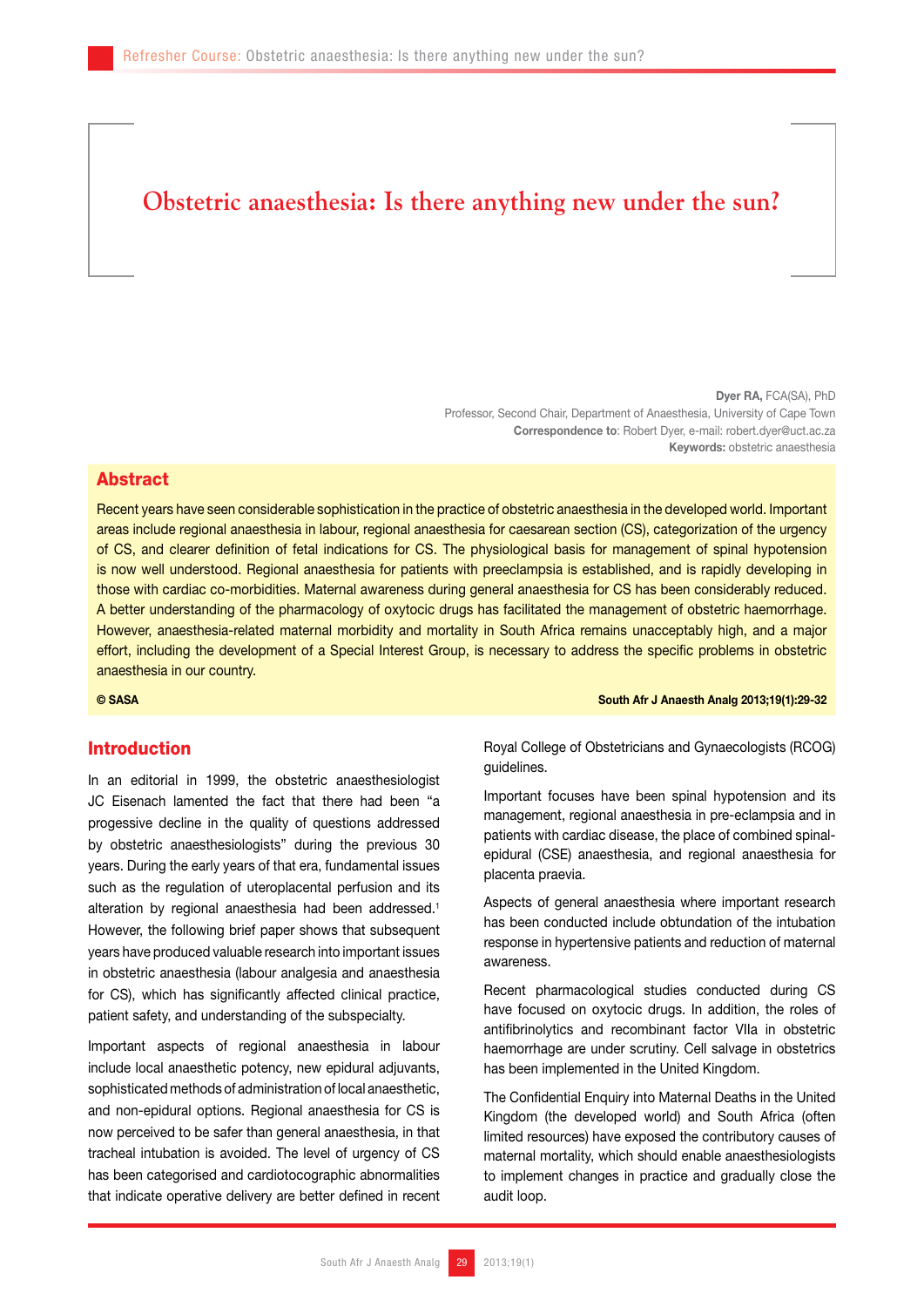## Regional analgesia for labour

To fully appreciate the relative importance of recent developments in regional anaesthesia in labour, one needs to review the monumental original work of individuals such as Cleland. In the 1930's he showed in anaesthetized dogs that afferent fibres that give rise to the experience of the pain in the first stage of labour enter the spinal cord at T11-T12. Pioneers in epidural analgesia (EA) for labour included Bromage, who wrote a magnificent textbook on the subject, as well as Marx, Shnider, Finster, Bonica, Gutsche and Wong.

The performance of a vast number of labour epidurals has allowed an accurate assessment of the effects of EA, and of the gradual modification of the technique, on the progress and outcome of labour. A recent paper attempted to summarise information which should be made available when taking consent for epidural analgesia for labour, including side effects such as nausea, vomiting, hypotension, headaches, a gradual rise in maternal temperature, and motor block, and issues such as sepsis, neurological damage, new back pain, the timing of placement of the epidural, the incidence of CS and neonatal outcome.<sup>2</sup> An excellent recent review summarises labour analgesia and obstetric outcomes.<sup>3</sup>

The concept of the minimum local anaesthetic concentration (MLAC) in a 50-ml volume required to produce effective analgesia in 50% of patients in the first stage of labour, was introduced by Lyons et al in 1995.<sup>4</sup> Its importance is that an understanding of local anaesthetic potency allows for comparisons of equipotent dosing regimens. This has relevance in testing whether one agent has a benefit over another in terms of motor block. Thus, the initial enthusiasm over the minimal motor blockade associated with ropivacaine was not sustained when the potency ratio relative to that of bupivacaine was established to be 0.6. However, MLAC has some limitations. This measurement only considers the EC50, and not the ED95, which is the measure that is of most interest to anaesthetists. Intermittent boluses, which may be programmed when the sophisticated equipment required is available, are now preferred to continuous epidural infusion, since boluses are believed to spread more evenly in the epidural space.

Sophistication of regional analgesia in labour is a firstworld phenomenon and is labour intensive. New epidural adjuvants include neostigmine and clonidine.<sup>5</sup> These agents have postulated benefits, but a narrow therapeutic range in terms of nausea, vomiting and hypotension, and have not been widely adopted. Combined CSE analgesia has become popular in many units, following the introduction of the "walking epidural" by Morgan.<sup>6</sup> Simple, low-dose epidural administration also allows for mobility and may reduce pruritus and fetal bradycardia which are associated with intrathecal opiates that are administered as part of the CSE technique. CSE provides very rapid onset of analgesia and offers versatility in difficult cases.<sup>7</sup> Patient-controlled EA has many benefits.8 Non-epidural options include continuous spinal analgesia, which may be complicated by technical difficulties, as well as postdural puncture headache.9 The management of epidural catheters in obstetrics in the setting of coagulation abnormalities has been well reviewed.<sup>10</sup> If there are absolute contraindications to regional anaesthesia, non-regional techniques include intravenous remifentanil administration. However, the optimal method of administration remains to be established.11 Initial enthusiasm concerning the efficacy of kappa agonists in animals has not translated into effective clinical practice.

### Regional anaesthesia for CS

Regional anaesthesia for CS is well established as the method of choice. However, the case fatality rate in the USA for spinal anaesthesia (SA) has increased from 1.9 to 3.8 per million during the past 20 years. The high number of deaths due to SA in the 2005-2007 and 2008-2010 triennia in South Africa may indicate, in addition to training deficiencies, that there was inappropriate case selection, particularly in hypovolaemic patients. An understanding of the importance of the volume status<sup>12</sup> of the parturient presenting for  $CS$ cannot be over-emphasised.

To minimise both maternal and fetal risk, CS has been allocated four potential categories in terms of urgency. The clearer definition of cardiotocographic abnormalities has also allowed the identification of normal, suspicious and pathological traces, as defined by the RCOG.<sup>13</sup> Anaesthetists should at least have a working understanding of these changes.

The management of spinal hypotension has received considerable attention in the past few years, not only because of safety considerations, but also in order to reduce maternal symptoms. The role of the arterial circulation has been elucidated, and the relative importance of aortocaval compression during SA for elective CS has been put into perspective. In terms of fluid management during elective CS, crystalloid coload is preferable to preload. In general, colloids are more effective in reducing hypotension and colloid preload is probably more effective than colloid coload.14

The vasopressor debate has been concluded. Phenylephrine is the vasopressor of choice when heart rate is maintained in response to SA. This is not only because it produces less fetal acidosis than ephedrine, but also because the initial response to SA for CS in the fluid-replete patient is a partial compensatory increase in the cardiac output (an increase in heart rate and stroke volume) in response to a decrease in systemic vascular resistance. Systemic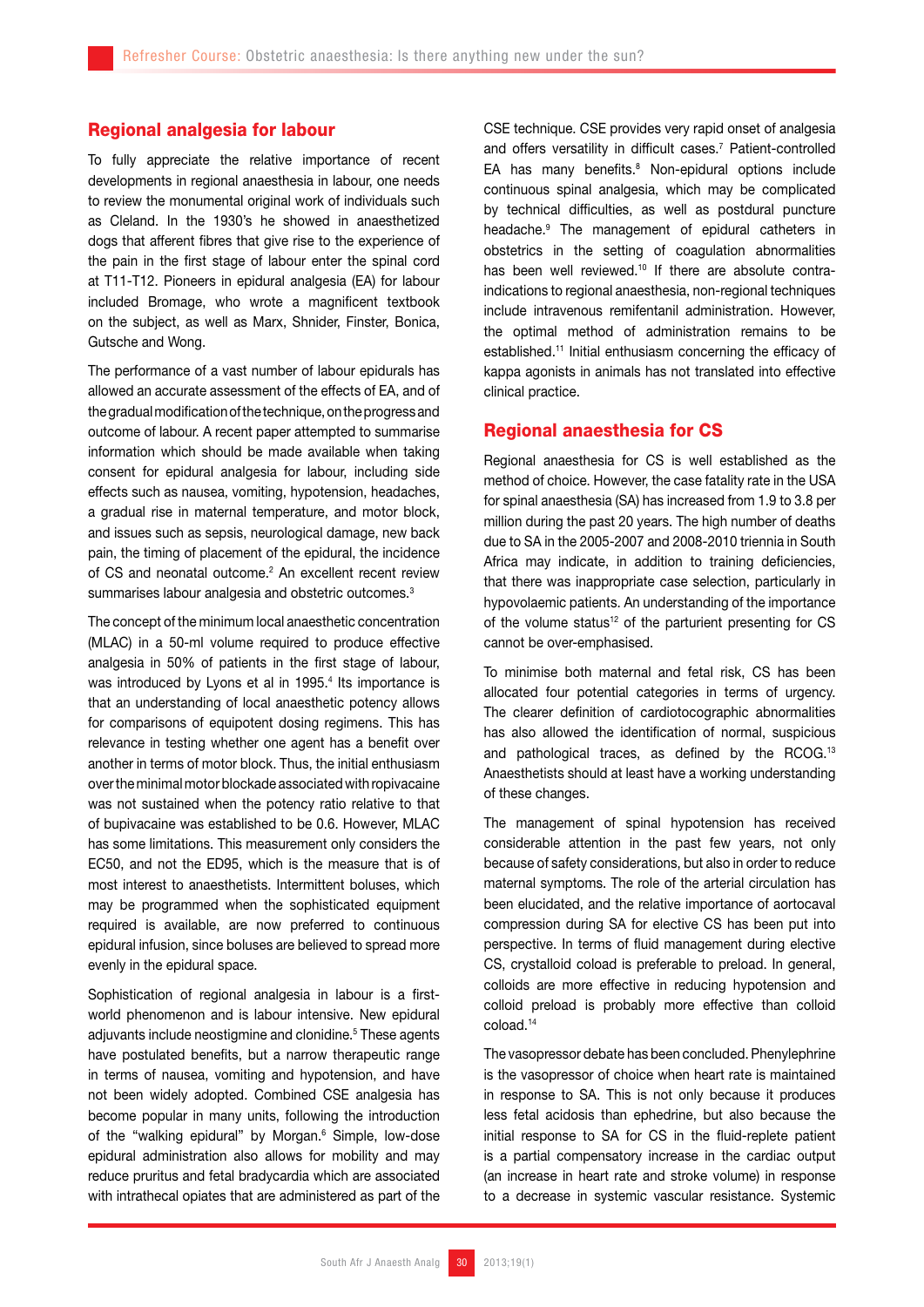vascular resistance is rapidly restored to normal by phenylephrine. At the same time, heart rate, blood pressure and cardiac output are restored. The heart rate response to SA is most important and the baseline heart rate should be maintained as the first priority. The physiological basis for vasopressor management has been the subject of a recent review.15 An excellent recent review summarises the effects of alpha agonists in obstetric patients.16 Where heart rate decreases precipitously because of an as yet uncertain reflex mechanism, or where ventricular function is impaired, ephedrine and anticholinergics are indicated.

Most practitioners employ regional anaesthesia for elective CS in patients with placenta praevia who have not had previous CS and do not have demonstrable placenta accreta. Indeed, there are case series that employ SA or CSE techniques, even if an adherent placenta is anticipated. The risk of clinically significant haemorrhage during CS, where a major grade of placenta praevia is present, increases with the number of previous caesarean deliveries.<sup>17</sup>

As recently as 2000, many authors favoured epidural anaesthesia for CS in pre-eclampsia. Recent work has established that SA is safe in the absence of contraindications. Most patients with pre-eclampsia have a raised left ventricular stroke work index and diastolic dysfunction, and SA is associated with modest afterload reduction and minimal hypotension.<sup>18</sup> Peripartum cardiomyopathy, by contrast, is associated with severe systolic hypofunction. The mechanism is failure of angiogenesis of pregnancy. The high circulating levels of soluble tyrosine kinase in preeclampsia also have an anti-angiogenic effect, but the link between pre-eclampsia and peripartum cardiomyopathy remains tenuous.<sup>19</sup>

CSE techniques offer the benefit of excellent intraoperative surgical anaesthesia, particularly in protracted cases, together with very good postoperative analgesia. The haemodynamic benefits of sequential CSE for CS have not been established. An equivalent dose of bupivacaine administered as part of a CSE technique for elective CS may be associated with a clinically significantly higher block than that achieved during single-shot SA. Some papers have described a CSE technique for CS in patients with significant cardiac compromise,<sup>20</sup> but the individual lesion requires careful definition (where possible, it should include the use of transthoracic echocardiography), $21$  before a decision can be made concerning careful CSE versus general anaesthesia.

#### General anaesthesia

The recent introduction of failed intubation drills and supraglottic devices has undoubtedly contributed to the safety of general anaesthesia for CS. After landmark work by Moir and Tunstall on awareness during general

anaesthesia, recent research using Bispectral Index System scores suggests that a volatile anaesthetic concentration of 0.8 of the Minimum Alveolar Concentration should be targeted. This dose should not cause significant uterine atony. Oxygen concentrations above 30% are probably unnecessary in the absence of maternal or fetal compromise. Furthermore, neonatal resuscitation skills are now highly developed, so that an awareness avoidance approach to general anaesthesia for CS is unlikely to impact adversely on neonatal outcome.<sup>22</sup>

Early work showed the efficacy of magnesium sulphate in obtunding the intubation response in pre-eclampsia. Recently, remifentanil has been used effectively, but neonatal respiratory depression is clinically significant. Induction of anaesthesia requires intra-arterial monitoring and careful titration of all anaesthesia agents in patients with pre-eclampsia complicated by pulmonary oedema.

## Obstetric haemorrhage

Successful management involves the effective use of oxytocics,<sup>23</sup> skilled surgical intervention and the implementation of a massive transfusion protocol. Currently, there is no certainty as to the correct protocol of the ratio of erythrocyte to plasma to platelets for massive obstetric haemorrhage, and an extrapolation cannot be made from the trauma literature that suggests 1:1:1. Cell salvage in obstetrics has been widely accepted in the UK where this technique is now recommended in all cases that are at risk of excessive haemorrhage.<sup>24</sup> The controversy has centred around the inadvertent administration of amniotic fluid, Rhesus sensitisation and possible infection.

A recent systematic review of the use of antifibrinolytics for postpartum haemorrhage concluded that tranexamic acid may reduce blood loss, but that the quality of existing evidence was poor. A major international trial is under way, with the intention of recruiting 15 000 women. There is still limited evidence on the risks and benefits of the use of recombinant factor VIIa in massive postpartum haemorrhage. Reasonable recommendations would be for its use only after failure of conventional therapy, in a dose of 90 µg/kg, in the setting of an adequate haematocrit, platelet count, fibrinogen, pH, temperature and serum calcium level.<sup>25</sup>

## Audit: closing the loop

South Africa is the only country other than the UK in which a formal audit of maternal deaths has been conducted for many years (Confidential Enquiries into Maternal Deaths in South Africa). Through this audit, training institutions have been made aware of the importance of sound training of interns in obstetric anaesthesia. This includes technical aspects of SA and general anaesthesia for CS, the choice